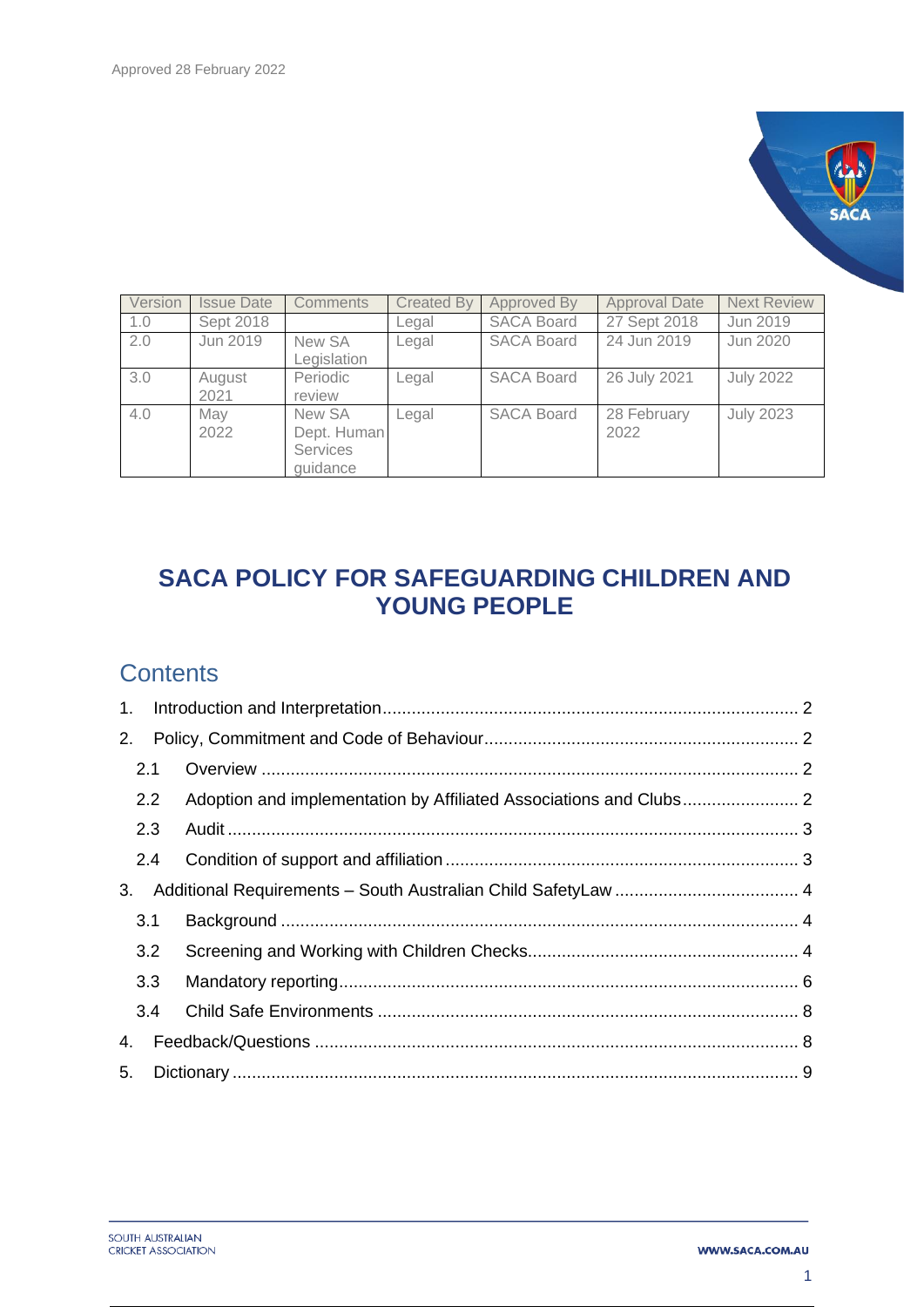### <span id="page-1-0"></span>1. Introduction and Interpretation

- a) This Policy should be read in conjunction with Australian Cricket's Policy for Safeguarding Children and Young People, Australian Cricket's Commitment to Safeguarding Children and Young People (contained within the Policy for Safeguarding Children and Young People) and Australian Cricket's Code of Behaviour for Looking After Our Kids for Affiliated Associations and Clubs, and related supporting resources, allaccessible at [https://cricketaustralia.com.au/about/safeguarding/safeguarding-kids.](https://cricketaustralia.com.au/about/safeguarding/safeguarding-kids)
- b) Capitalised terms used in this Policy are defined in section 5.

# <span id="page-1-1"></span>2. Policy, Commitment and Code of Behaviour

#### <span id="page-1-2"></span>2.1 Overview

- a) Children and Young People represent the future of the game of cricket. The wellbeing of Children and Young People is of paramount importance, and SACA is committed to providing them with a safe environment when participating in cricket.
- b) To that end, SACA has adopted:
	- i. Australian Cricket's Policy for Safeguarding Children and Young People;
	- ii. Australian Cricket's Commitment to Safeguarding Children and Young People(contained within the above Policy); and
	- iii. Australian Cricket's Code of Behaviour for Looking After Our Kids for Australian Cricket Personnel.

These documents establish a single, consistent national framework for safeguarding Children and Young People, which applies comprehensively to stakeholders involved incricket in Australia.

#### <span id="page-1-3"></span>2.2 Adoption and implementation by Affiliated Associations and Clubs

- a) SACA requires that all Affiliated Associations and Clubs must adopt, implement and comply with:
	- i. the SACA Policy for Safeguarding Children and Young People (*this Policy*);
	- ii. Australian Cricket's Policy for Safeguarding Children and Young People;
	- iii. Australian Cricket's Commitment to Safeguarding Children and Young People; and
	- iv. Australian Cricket's Code of Behaviour for Looking After Our Kids for Affiliated Associations and Clubs

#### (together, the *Safeguarding Children and Young People Framework*).

b) These documents may be accessed at [https://www.saca.com.au/about/about/policies.](https://www.saca.com.au/about/about/policies) The national documents can also be accessed at the Safeguarding Children and YoungPeople Website.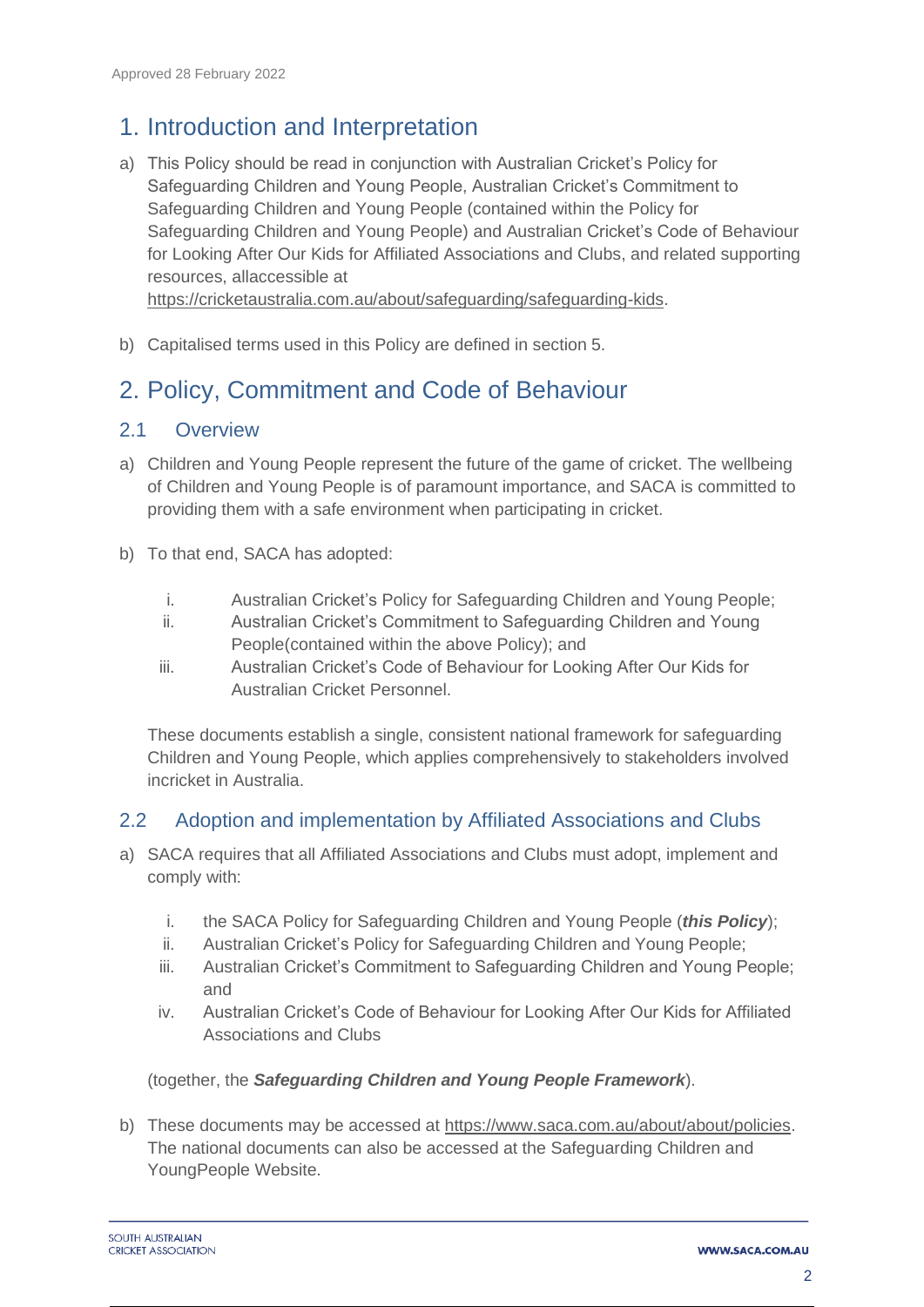- c) To formally adopt the Safeguarding Children and Young People Framework, an AffiliatedAssociation or Club must annually pass a resolution at a committee meeting or otherwiseannually pass a resolution in accordance with its Constitution or Rules of Incorporation. Where permitted by its Constitution or Rules of Incorporation, this could include the passage by its committee of a circular resolution (e.g. via email).
- d) Affiliated Associations and Clubs must annually confirm their adoption of the Safeguarding Children and Young People Framework in writing, in the manner advised by SACA.
- e) The Safeguarding Children and Young People Website contains supporting resources, including an Action Plan, designed to assist Affiliated Associations and Clubs with adopting and implementing the Safeguarding Children and Young People Framework. Affiliated Associations and Clubs must follow all steps set out in the Action Plan and should utilise the other supporting resources as required.
- f) SACA is committed to assisting Affiliated Associations and Clubs with this process.

#### <span id="page-2-0"></span>2.3 Audit

- a) Adoption, implementation and compliance with the Safeguarding Children and Young People Framework may be audited by SACA from time to time.
- b) Affiliated Associations and Clubs must on SACA's request provide access to documents,information, premises, systems or personnel of the Affiliated Association or Club as reasonably necessary to undertake the audit.
- c) If notified by SACA in writing, Affiliated Associations and Clubs may be required to undertake remedial action, process improvement, training or other actions in order to achieve compliance with the Safeguarding Children and Young People Framework.

### <span id="page-2-1"></span>2.4 Condition of support and affiliation

- a) SACA may take into account the compliance or non-compliance by an Affiliated Association or Club with the Safeguarding Children and Young People Framework, whendetermining whether or not to provide assistance or support to that Association or Club. For example, SACA may (amongst other requirements) require that compliance be demonstrated as a condition of awarding grant funding or providing letters of support to an Affiliated Association or Club.
- b) Significant or ongoing non-compliance with the Safeguarding Children and Young People Framework may result in an Affiliated Association or Club being removed from affiliation with SACA.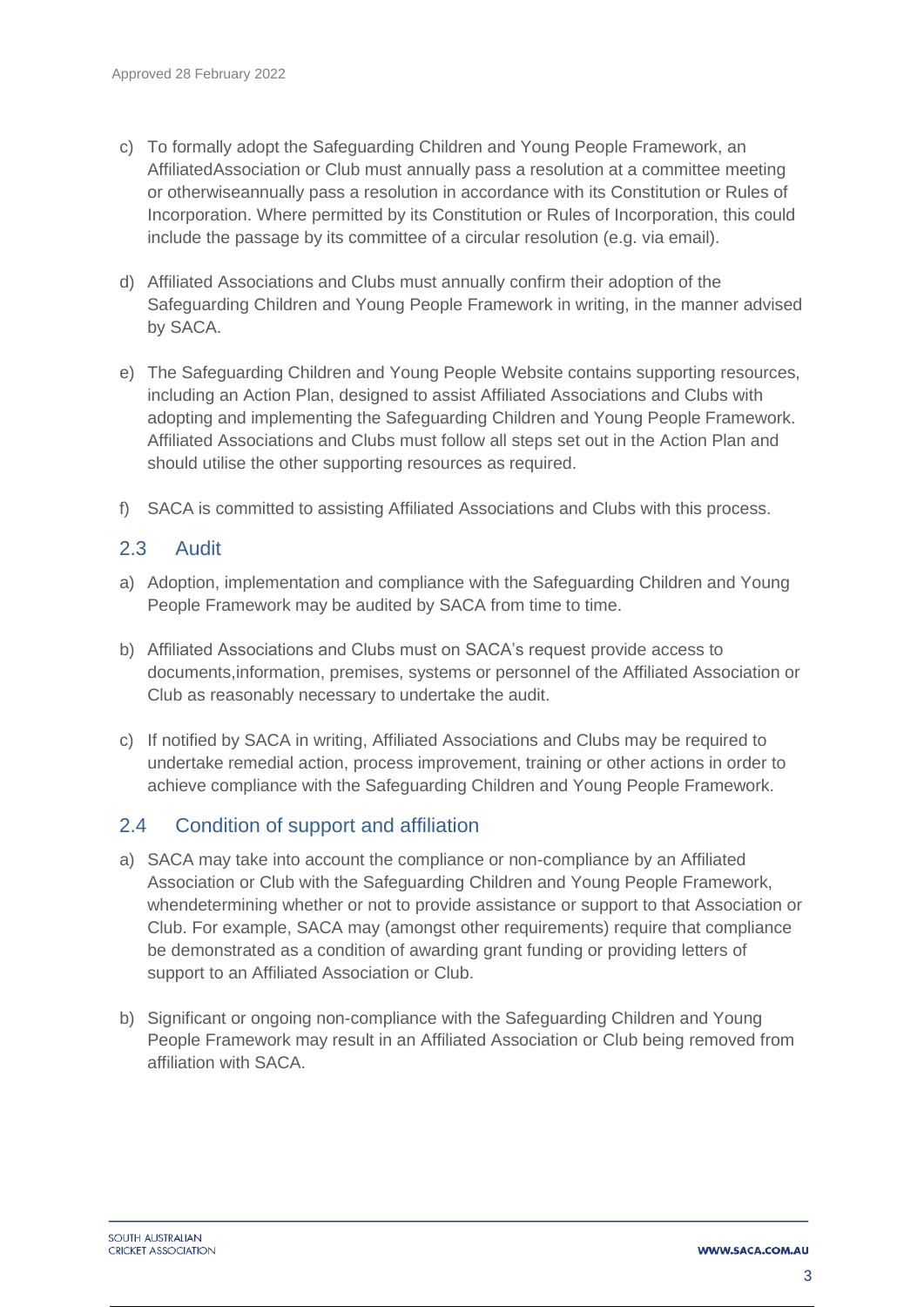# <span id="page-3-0"></span>3. Additional Requirements – South Australian Child Safety Law

### <span id="page-3-1"></span>3.1 Background

- a) The Safeguarding Children and Young People Framework applies generally across cricket organisations in Australia, but it acknowledges that there are differences in the child safety laws which apply in each jurisdiction.
- b) In South Australia, relevant child safety laws are set out in the *Children and Young People (Safety) Act 2017* (SA), *Children and Young People (Safety) Regulations 2017* (SA), *Child Safety (Prohibited Persons) Act 2016* (SA) and the *Child Safety (Prohibited Persons) Regulations 2019* (SA) (collectively, the *Child Safety Law*).
- c) All Affiliated Clubs and Associations, and their Cricket Participants, must comply with theChild Safety Law.
- d) The Safeguarding Children and Young People Framework, and in particular Australian Cricket's Policy for Safeguarding Children and Young People and this Policy must also be read, interpreted and applied with reference to, and in conjunction with, the Child Safety Law.
- e) Section 3 of this Policy supplements the Safeguarding Children and Young People Framework by providing guidance on the Child Safety Law in South Australia. (This is intended as general summary and guidance only, and is current as at the date of this Policy. Consult the legislation and the relevant government departments directly for full and up to date details.)

### <span id="page-3-2"></span>3.2 Screening and Working with Children Checks

- a) As noted in sections C5 and C6 of Annexure C of Australian Cricket's Policy for Safeguarding Children and Young People, Working with Children Check regimes apply throughout Australia but differ from jurisdiction to jurisdiction.
- b) In South Australia, the relevant laws are set out in the *Child Safety (Prohibited Persons)Act 2016* (SA) and the *Child Safety (Prohibited Persons) Regulations 2019* (SA).
- c) Affiliated Associations and Clubs:
	- i. with significant membership of, or involvement by, Children and Young People; or
	- ii. who provide coaching to Children and Young People,

must ensure that their employees, volunteers and contractors who work with, or may beexpected to come into regular contact with, Children and Young People have a current Working with Children Check in place.

d) A person must not work with children (whether as an employee, volunteer or contractor)unless they have a current Working with Children Check and are not prohibited from working with Children and Young People.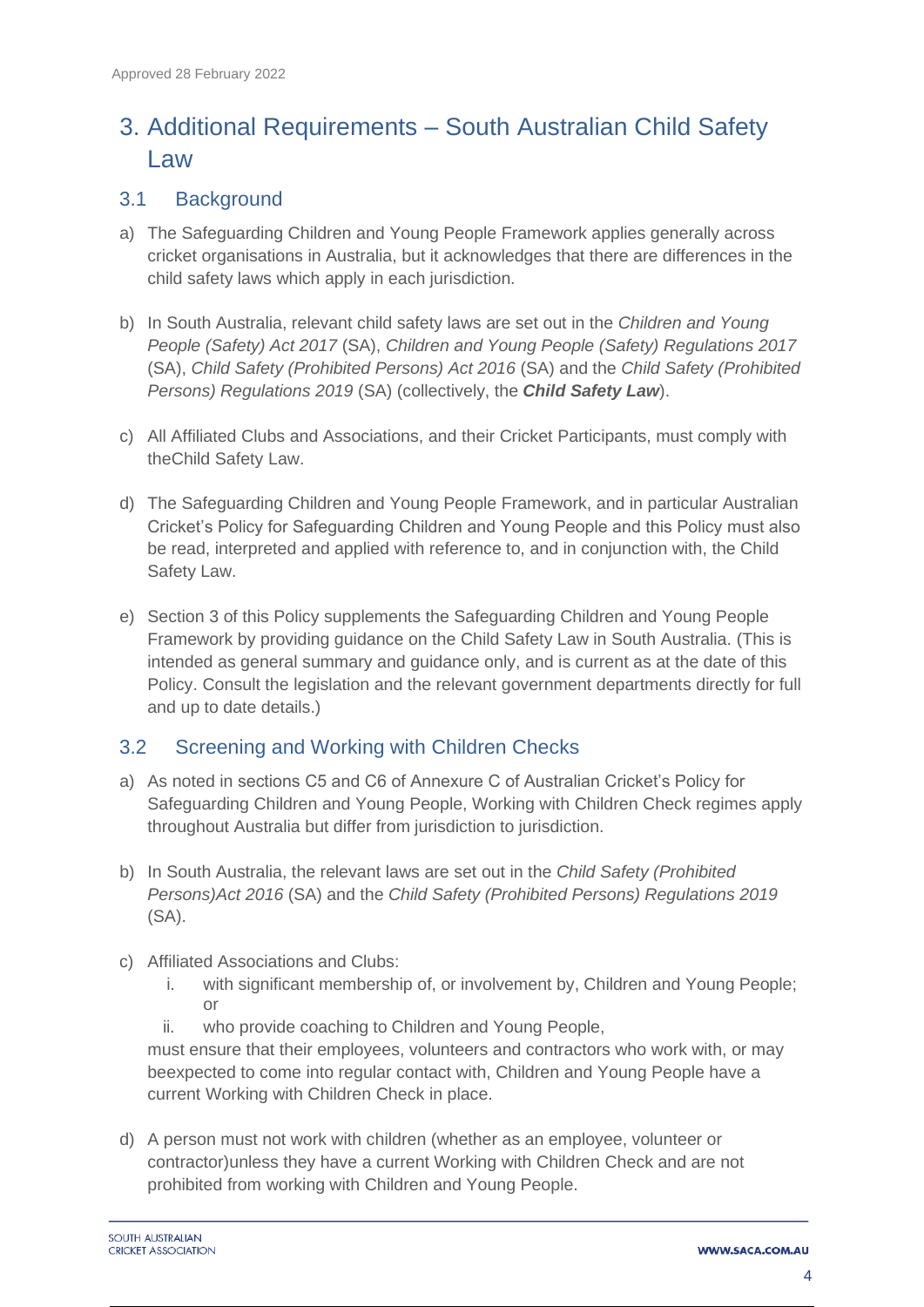- e) An Affiliated Association or Club must not engage a person to work with Children and Young People (whether as an employee, volunteer or contractor) unless the Affiliated Association or Club has verified that a Working with Children Check has been conducted in relation to the person in the last 5 years, and that the person is not prohibited from working with Children and Young People.
- f) Contravention of these prohibitions is an offence, punishable by fines of up to \$120,000and/or imprisonment for 1 year.
- g) Verification of a person's Working with Children Check status is undertaken via the Department of Human Services (DHS) Screening Unit website [\(https://screening.sa.gov.au/types-of-check/working-with-children-check\)](https://screening.sa.gov.au/types-of-check/working-with-children-check). For further information, refer to the DHS Screening Unit's Working with Children Check – Information for Organisations booklet: [https://screening.sa.gov.au/\\_\\_data/assets/pdf\\_file/0009/87174/WWCC-Information-for-](https://screening.sa.gov.au/__data/assets/pdf_file/0009/87174/WWCC-Information-for-Organisations-2020-03-05.pdf)[Organisations-2020-03-05.pdf](https://screening.sa.gov.au/__data/assets/pdf_file/0009/87174/WWCC-Information-for-Organisations-2020-03-05.pdf)
- h) Working with Children Check applications are free for volunteers, and may be lodged directly by the individual, or may be initiated by an Affiliated Association or Club on the individual's behalf, by following the application process on the Department of Human Services Screening Unit website [\(https://screening.sa.gov.au/\)](https://screening.sa.gov.au/).
- i) Persons undertaking child-related work at an Affiliated Association or Club must, if requested by a parent or guardian of a Child or Young Person, provide the parent or guardian with the person's full name and their Working with Children Check reference number, to enable the parent or guardian to verify the person's Working with Children Check status.
- j) Affiliated Associations and Clubs should bear in mind that a Working with Children Check that does not result in a person being prohibited from working with children is not proof of good character, and is not proof that the person does not pose a risk to Childrenand Young People. The Working with Children Check is simply an assessment of prior conduct and does not, of itself, satisfy the Affiliated Association or Clubs' obligations to ensure that they are providing a safe environment for Children and Young People (in relation to which, refer to section 3.4 below).
- k) If an Affiliated Association or Club becomes aware of any of the following information in relation to a person it has engaged (whether as an employee, volunteer or contractor) to work with Children and Young People, it must notify the DHS Screening Unit as soon as reasonably practicable:
	- i. any assessable information (including information about any serious criminal offence, child protection information, or disciplinary or misconduct information) in relation to the person;
	- ii. information that the person is prohibited from working with children under a law of the Commonwealth or of another state or territory;
	- iii. information that the person is (or becomes) a registrable offender under the *Child Sex Offenders Registration Act 2006* (SA); or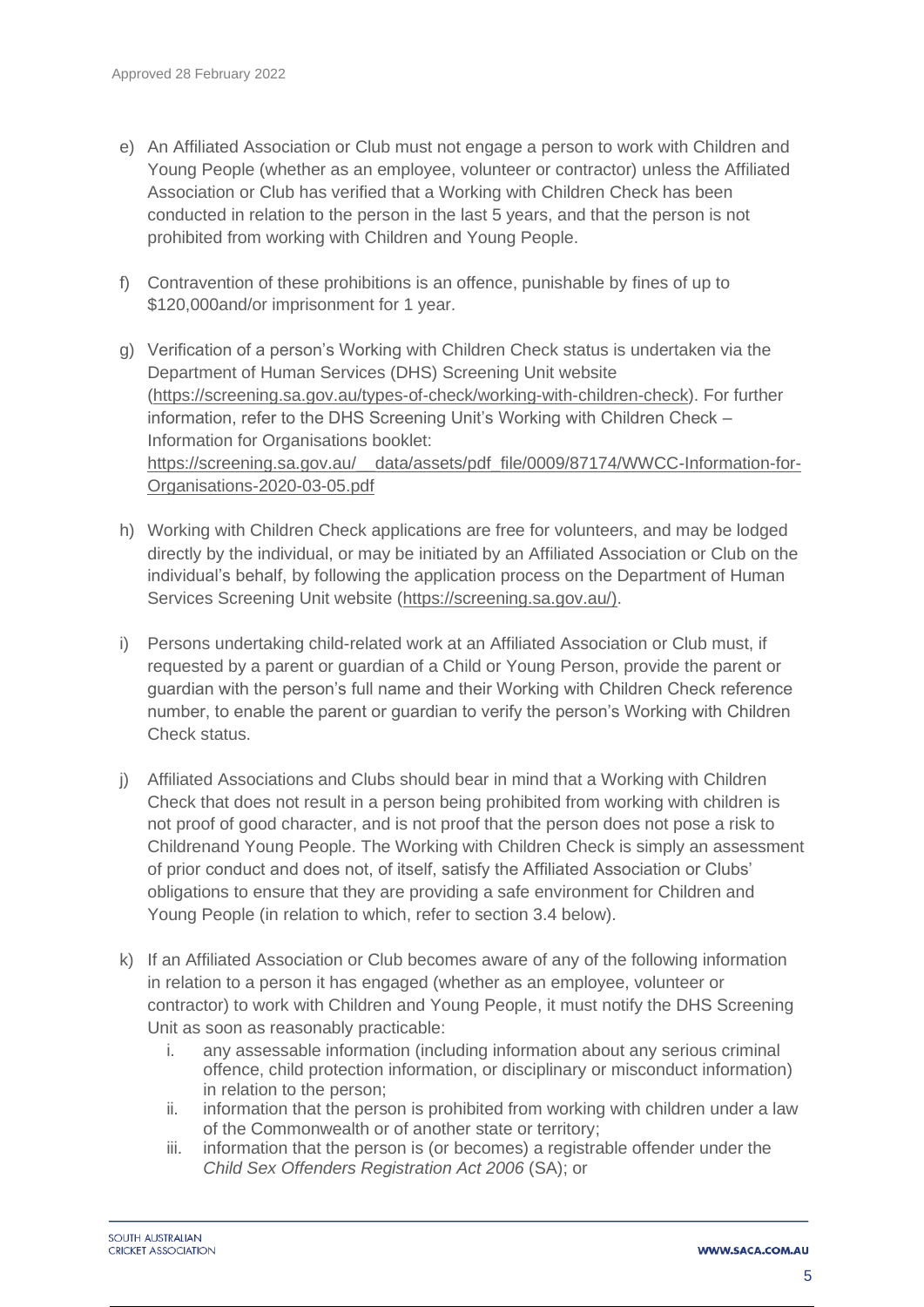- iv. if the person makes a disclosure to the Affiliated Association or Club under section 66 of the *Child Sex Offenders Registration Act 2006* (SA).
- l) Please refer to the DHS Screening Unit [\(https://screening.sa.gov.au/\)](https://screening.sa.gov.au/) for further advice about making a notification.
- m) Affiliated Associations and Clubs must keep adequate records of all Working with Children Checks associated with its employees and volunteers. Refer to section C.2 of Annexure C of the Australian Cricket's Policy for Safeguarding Children and Young People for further details on record-keeping requirements.

### <span id="page-5-0"></span>3.3 Mandatory reporting

a) Section 10 and Annexure B of the Australian Cricket's Safeguarding Our Children and Young People Policy sets a *Procedure for Handling Complaints and Allegations about Prohibited Conduct*. This Procedure must be followed by Affiliated Associations and Clubs and their Cricket Participants.

(NOTE: Refer to Australian Cricket's Policy for Safeguarding Children and Young Peoplefor the full definition of "Prohibited Conduct", but in summary this term refers to a prohibition on engaging or attempting to engage in any conduct that may adversely impact on the safety and wellbeing of Children and Young People, including child abuse,grooming, sexual misconduct, conduct relating to child pornography and any other inappropriate conduct (including conduct that is objectively age inappropriate) that places the Child or Young Person at risk of harm.)

- b) In addition, Affiliated Associations and Clubs and their Cricket Participants must be aware of South Australian mandatory reporting laws under the *Children and Young People (Safety) Act 2017* (SA).
- c) Employees of, or volunteers in, organisations that provide sporting or recreational services to Children and Young People (i.e. such as Affiliated Associations and Clubs) are "mandated notifiers" if they provide sporting or recreational services directly to Children and Young People, or if they manage or supervise the provision of such services.
- d) Mandated notifiers are required by law to notify the Department for Child Protection via the **Child Abuse Report Line, Ph: 13 14 78**, if they suspect on reasonable grounds thata Child or Young Person is, or may be, at risk of harm and the suspicion is formed in the course of the person's work (whether paid or voluntary) or in carrying out official duties.
- e) By way of general guidance, reporting obligations arise where there is "*a reasonable suspicion*" that a Child or Young Person may be "*at risk*". Under the Child Safety Law, a Child or Young Person is taken to be "*at risk*" if they have suffered relevant "*harm*" or there is a reasonable likelihood they will suffer relevant "*harm*". "*Harm*" in that context means physical or psychological harm including (but not limited to) such harm caused by"sexual, physical, mental or emotional abuse or neglect".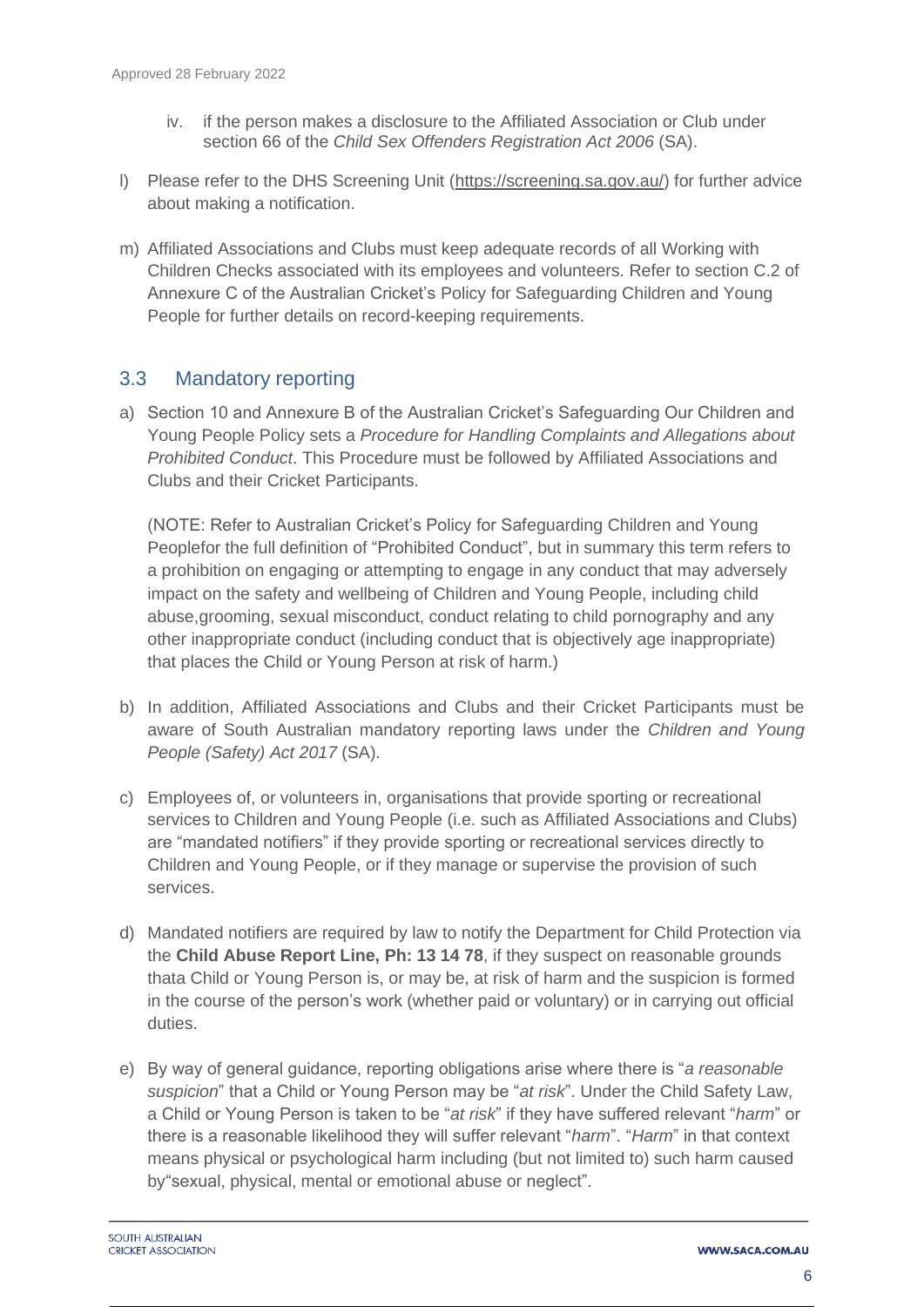(NOTE: Under the Child Safety Law, psychological harm "*does not include emotional reactions such as distress, grief, fear or anger that are a response to the ordinary vicissitudes of life*".)

- f) Reasonable grounds to report suspected harm or risk of harm to a child or young person may include:
	- i. when your own observations of a particular child's behaviour and/or injuries leadyou to suspect a child is, or may be, at risk of harm
	- ii. when a child tells you they have been harmed
	- iii. a child telling you that they know of someone who has been harmed (they may possibly be referring to themselves)
	- iv. when your own observations about the behaviour of the child, or their adult caregivers, give you cause to suspect that a child is being, or is at risk of being harmed
	- v. when you hear about it from someone who is in a position to provide reliable information, perhaps a relative or friend, neighbour or sibling of a child who is at risk.
- g) It is an offence to prevent a person from discharging the obligation of mandatory reportingthrough threat, intimidation or unfavourable treatment.
- h) There is no legal requirement for a mandatory reporter to be trained. Rather, everyone in the roles referred to in section 3.3(c) has a legal responsibility to report (irrespective of whether or not they have had mandatory notification training).
- i) The Child Safety Law recognises that making a notification does not necessarily exhaust a mandated notifier's duty of care to a Child or Young Person and their family. This means that a mandated notifier's duty of care is not over when they make a report to the Child Abuse Report Line.
- j) A mandated notifier (and the Affiliated Association or Club at which they are employed or volunteer) should consider how they can continue to respond to the needs of the Child or Young Person and their family. There are also other support services available for Children and Young People and families that may be able to help. More information on these services may be found on the Department for Child Protection's website at [https://www.childprotection.sa.gov.au/child-protection-initiatives/support-services-for](https://www.childprotection.sa.gov.au/child-protection-initiatives/support-services-for-children,-young-people-and-families)[children,-young-people-and-families.](https://www.childprotection.sa.gov.au/child-protection-initiatives/support-services-for-children,-young-people-and-families)
- k) SACA and/or Cricket Australia may also assist with providing support to the Child or Young Person or referring them to appropriate support services (in accordance with step 6 of the *Procedure for Handling Complaints and Allegations about Prohibited Conduct,* in Annexure B of the Australian Cricket's Safeguarding Our Children and Young People Policy).
- l) Further information on reporting harm or risk of harm to a Child or Young Person, including information about the indicators ofharm, may be found on the Department for Child Protection's website at [https://www.childprotection.sa.gov.au/reporting-child](https://www.childprotection.sa.gov.au/reporting-child-abuse)[abuse](https://www.childprotection.sa.gov.au/reporting-child-abuse) or in DHS's *Safe Environments for Children and Young People – Mandatory Notification Information Booklet*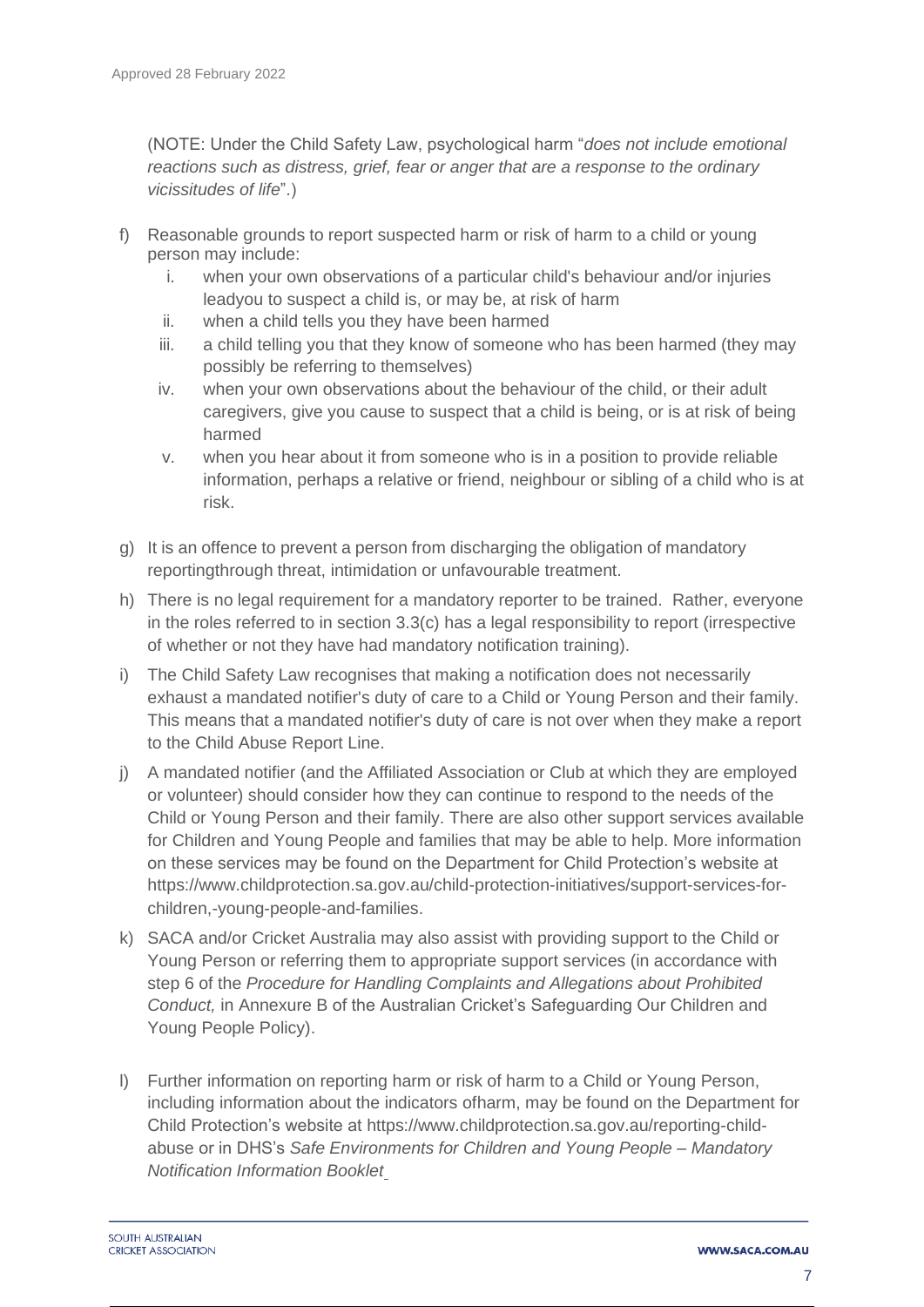[\(https://dhs.sa.gov.au/\\_\\_data/assets/pdf\\_file/0003/103179/CSE-Mandatory](https://dhs.sa.gov.au/__data/assets/pdf_file/0003/103179/CSE-Mandatory-notification-information-booklet.PDF)[notification-information-booklet.PDF\)](https://dhs.sa.gov.au/__data/assets/pdf_file/0003/103179/CSE-Mandatory-notification-information-booklet.PDF).

#### <span id="page-7-0"></span>3.4 Child Safe Environments

- a) Under the *Children and Young People (Safety) Act 2017*, Affiliated Associations and Clubs:
	- i. with significant membership of, or involvement by, Children and Young People; or
	- ii. who provide coaching to Children and Young People,must:
		- iii. prepare or adopt policies and procedures designed to ensure that safe environments for Children and Young People are established and maintained;and
		- iv. lodge (or have a representative body such as SACA lodge on its behalf) a statement with the Department of Human Services certifying that these childsafe environment policies and procedures are in place.
- b) Adoption and implementation of the Safeguarding Children and Young People Framework will assist Affiliated Associations and Clubs to meet these obligations.
- c) SACA will review this Policy (and participate in national review of the Safeguarding Children and Young People Framework) at least once in every 5 year period.
- d) To be included on SACA's Child Safe Environments Compliance Statement, Affiliated Clubs and Associations must complete SACA's affiliation requirements in the stipulatedtimeframe (as annually communicated by SACA).
- e) Failure to do so means that a club / association will need to separately and independently lodge a compliance statement of its own, confirming its compliance (assuming appropriate compliance steps have been taken). Failure to lodge a compliance statement can result in a fine up to \$10,000.
- f) SACA will lodge a new Child Safe Environments Compliance Statement when it prepares or adopts new child safe environment policies or procedures, or when it varies or substitutes this Policy, and otherwise as necessary for the purposes of SACA's affiliation process.
- g) Further information about child safe environments may be found on the Department of Human Services' website at https://dhs.sa.gov.au/services/community-and-familyservices/child-safe-environments.

### <span id="page-7-1"></span>4. Feedback/Questions

Please direct feedback or questions about this Policy to:

- a) a SACA Member Protection Information Officer, contact details at [https://www.cricketaustralia.com.au/about/safeguarding/member-protection;](https://www.cricketaustralia.com.au/about/safeguarding/member-protection) or
- b) SACA Reception (Phone: 08 8300 3800 / Email: [SACAReception@saca.com.au\)](mailto:SACAReception@saca.com.au)